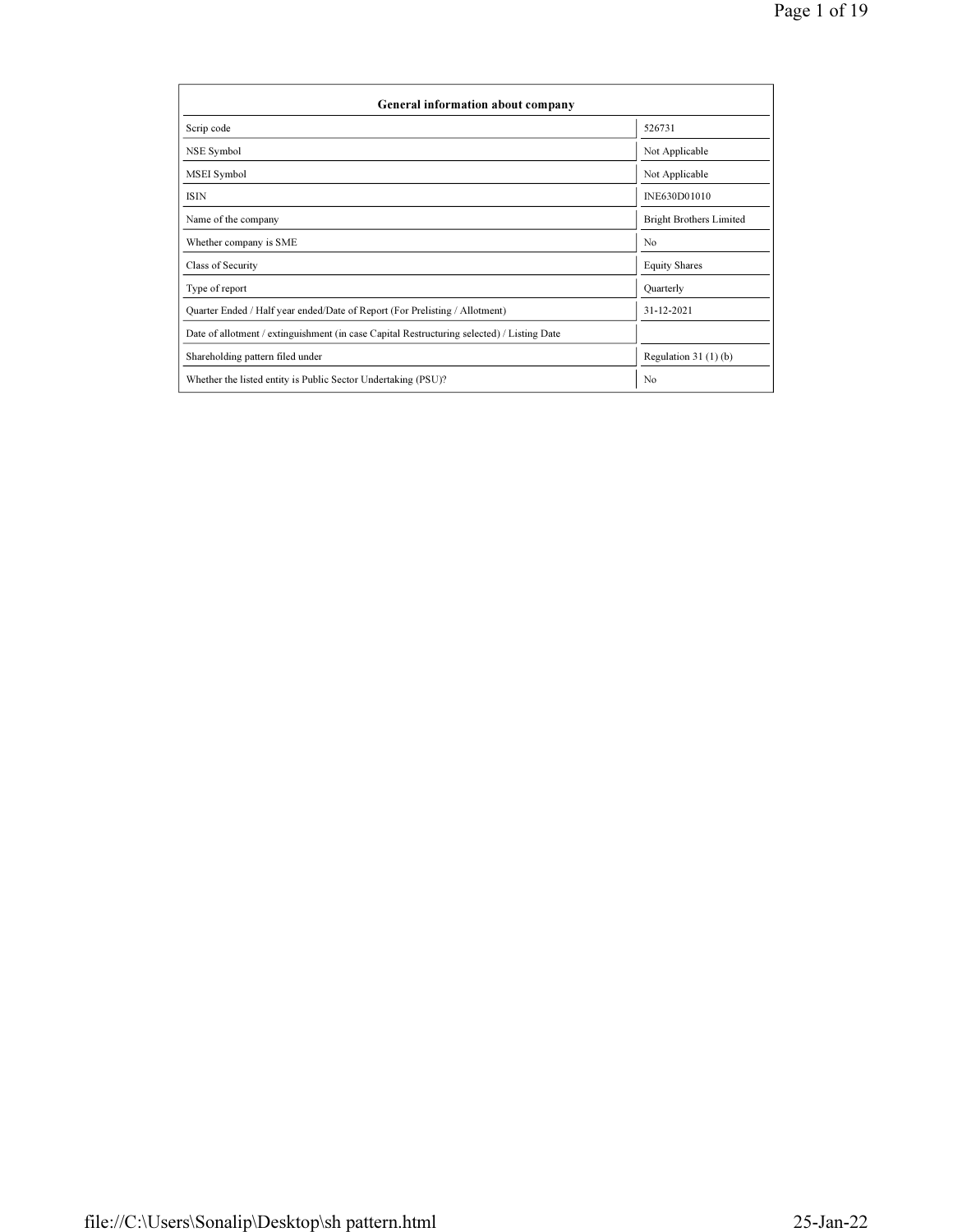|                |                                                                                           | <b>Declaration</b> |                                |                       |                             |
|----------------|-------------------------------------------------------------------------------------------|--------------------|--------------------------------|-----------------------|-----------------------------|
| Sr.<br>No.     | Particular                                                                                | Yes/No             | Promoter and<br>Promoter Group | Public<br>shareholder | Non Promoter-<br>Non Public |
|                | Whether the Listed Entity has issued any partly paid<br>up shares?                        | No                 | No                             | No                    | No                          |
| $\overline{2}$ | Whether the Listed Entity has issued any Convertible<br>Securities?                       | No                 | No                             | No                    | No                          |
| 3              | Whether the Listed Entity has issued any Warrants?                                        | No                 | N <sub>o</sub>                 | No                    | No                          |
| $\overline{4}$ | Whether the Listed Entity has any shares against<br>which depository receipts are issued? | No                 | No                             | No                    | No                          |
| 5              | Whether the Listed Entity has any shares in locked-in?                                    | No                 | N <sub>0</sub>                 | No                    | No                          |
| 6              | Whether any shares held by promoters are pledge or<br>otherwise encumbered?               | No                 | No                             |                       |                             |
| 7              | Whether company has equity shares with differential<br>voting rights?                     | No                 | No                             | No                    | No                          |
| 8              | Whether the listed entity has any significant beneficial<br>owner?                        | Yes                |                                |                       |                             |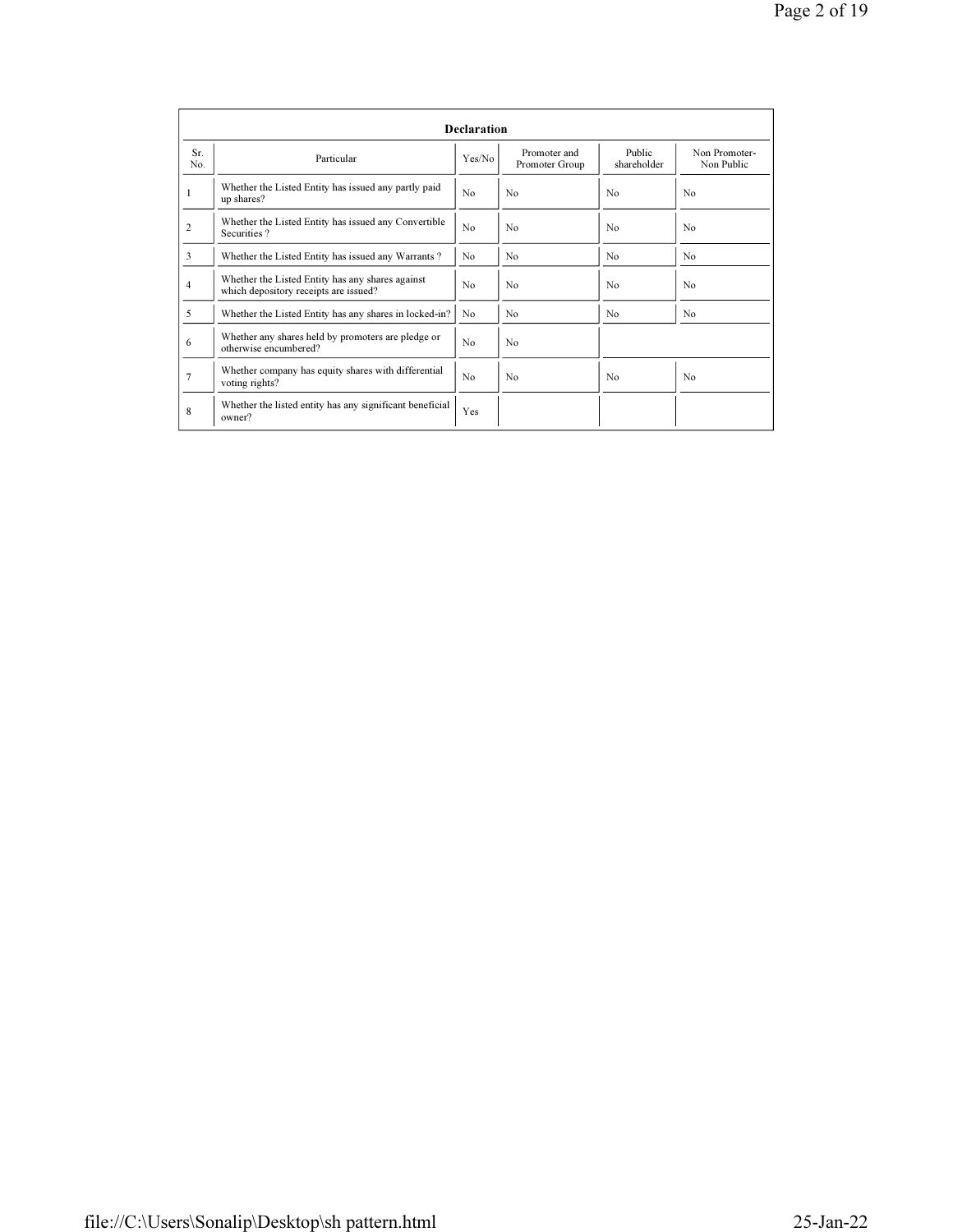|                 |                                         |                         |                        |                                 |                                    |                             | Table I - Summary Statement holding of specified securities |                           |               |                                      |                                   |
|-----------------|-----------------------------------------|-------------------------|------------------------|---------------------------------|------------------------------------|-----------------------------|-------------------------------------------------------------|---------------------------|---------------|--------------------------------------|-----------------------------------|
|                 |                                         |                         | No. of<br>fully        | No.<br>Of<br>Partly             | No Of                              | Total<br>nos                | Shareholding<br>as $a\%$ of<br>total no. of                 | class of securities (IX)  |               | Number of Voting Rights held in each |                                   |
| Category<br>(I) | Category<br>$\alpha$ f<br>shareholder   | Nos. Of<br>shareholders | paid up<br>equity      | paid-<br>up                     | shares<br>underlying<br>Depository | shares<br>held<br>$(VII) =$ | shares<br>(calculated as                                    | No of Voting (XIV) Rights |               |                                      |                                   |
|                 | (II)                                    | (III)                   | shares<br>held<br>(IV) | equity<br>shares<br>held<br>(V) | Receipts<br>(VI)                   | $(IV)$ +<br>$(V)$ +<br>(VI) | per SCRR.<br>1957) (VIII)<br>As a $%$ of<br>$(A+B+C2)$      | Class<br>eg: $X$          | Class<br>eg:y | Total                                | Total as a<br>$%$ of<br>$(A+B+C)$ |
| (A)             | Promoter<br>&<br>Promoter<br>Group      | 8                       | 3057952                |                                 |                                    | 3057952                     | 53.83                                                       | 3057952                   |               | 3057952                              | 53.83                             |
| (B)             | Public                                  | 5287                    | 2622283                |                                 |                                    | 2622283                     | 46.17                                                       | 2622283                   |               | 2622283                              | 46.17                             |
| (C)             | Non<br>Promoter-<br>Non Public          |                         |                        |                                 |                                    |                             |                                                             |                           |               |                                      |                                   |
| (C1)            | Shares<br>underlying<br><b>DRs</b>      |                         |                        |                                 |                                    |                             |                                                             |                           |               |                                      |                                   |
| (C2)            | Shares held<br>by<br>Employee<br>Trusts |                         |                        |                                 |                                    |                             |                                                             |                           |               |                                      |                                   |
|                 | Total                                   | 5295                    | 5680235                |                                 |                                    | 5680235                     | 100                                                         | 5680235                   |               | 5680235                              | 100                               |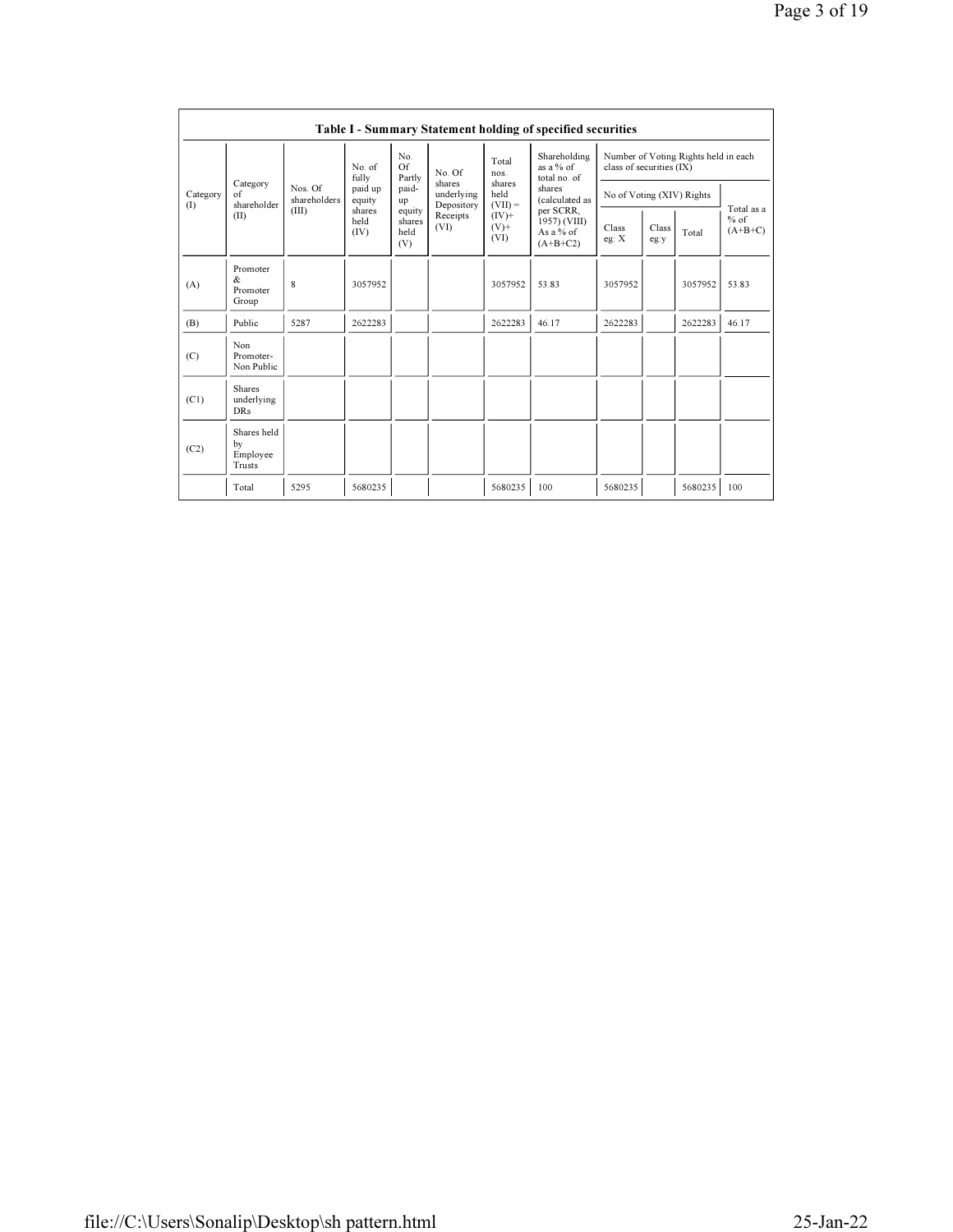|          |                                           |                                                 |                                       |                                                                     | Table I - Summary Statement holding of specified securities                                     |            |                                                  |                         |                                                    |                                       |
|----------|-------------------------------------------|-------------------------------------------------|---------------------------------------|---------------------------------------------------------------------|-------------------------------------------------------------------------------------------------|------------|--------------------------------------------------|-------------------------|----------------------------------------------------|---------------------------------------|
| Category | Category<br>$\alpha$ f                    | No. Of<br><b>Shares</b><br>Underlying           | No. of<br><b>Shares</b><br>Underlying | No. Of<br><b>Shares</b><br>Underlying<br>Outstanding<br>convertible | Shareholding,<br>as a $%$<br>assuming full<br>conversion of<br>convertible<br>securities (as a  |            | Number of<br>Locked in<br>shares (XII)           | <b>Shares</b><br>(XIII) | Number of<br>pledged or<br>otherwise<br>encumbered | Number of<br>equity shares<br>held in |
| (I)      | shareholder<br>(II)                       | Outstanding<br>convertible<br>securities<br>(X) | Outstanding<br>Warrants<br>$(X_i)$    | securities<br>and No. Of<br>Warrants<br>(Xi)(a)                     | percentage of<br>diluted share<br>capital) $(XI)$ =<br>$(VII)+(X)$ As a<br>$%$ of<br>$(A+B+C2)$ | No.<br>(a) | As a<br>$%$ of<br>total<br>Shares<br>held<br>(b) | No.<br>(a)              | As a<br>$%$ of<br>total<br>Shares<br>held<br>(b)   | dematerialized<br>form $(XIV)$        |
| (A)      | Promoter<br>&.<br>Promoter<br>Group       |                                                 |                                       |                                                                     | 53.83                                                                                           |            |                                                  |                         |                                                    | 3057952                               |
| (B)      | Public                                    |                                                 |                                       |                                                                     | 46.17                                                                                           |            |                                                  |                         |                                                    | 2479058                               |
| (C)      | Non<br>Promoter-<br>Non Public            |                                                 |                                       |                                                                     |                                                                                                 |            |                                                  |                         |                                                    |                                       |
| (C1)     | <b>Shares</b><br>underlying<br><b>DRs</b> |                                                 |                                       |                                                                     |                                                                                                 |            |                                                  |                         |                                                    |                                       |
| (C2)     | Shares held<br>by<br>Employee<br>Trusts   |                                                 |                                       |                                                                     |                                                                                                 |            |                                                  |                         |                                                    |                                       |
|          | Total                                     |                                                 |                                       |                                                                     | 100                                                                                             |            |                                                  |                         |                                                    | 5537010                               |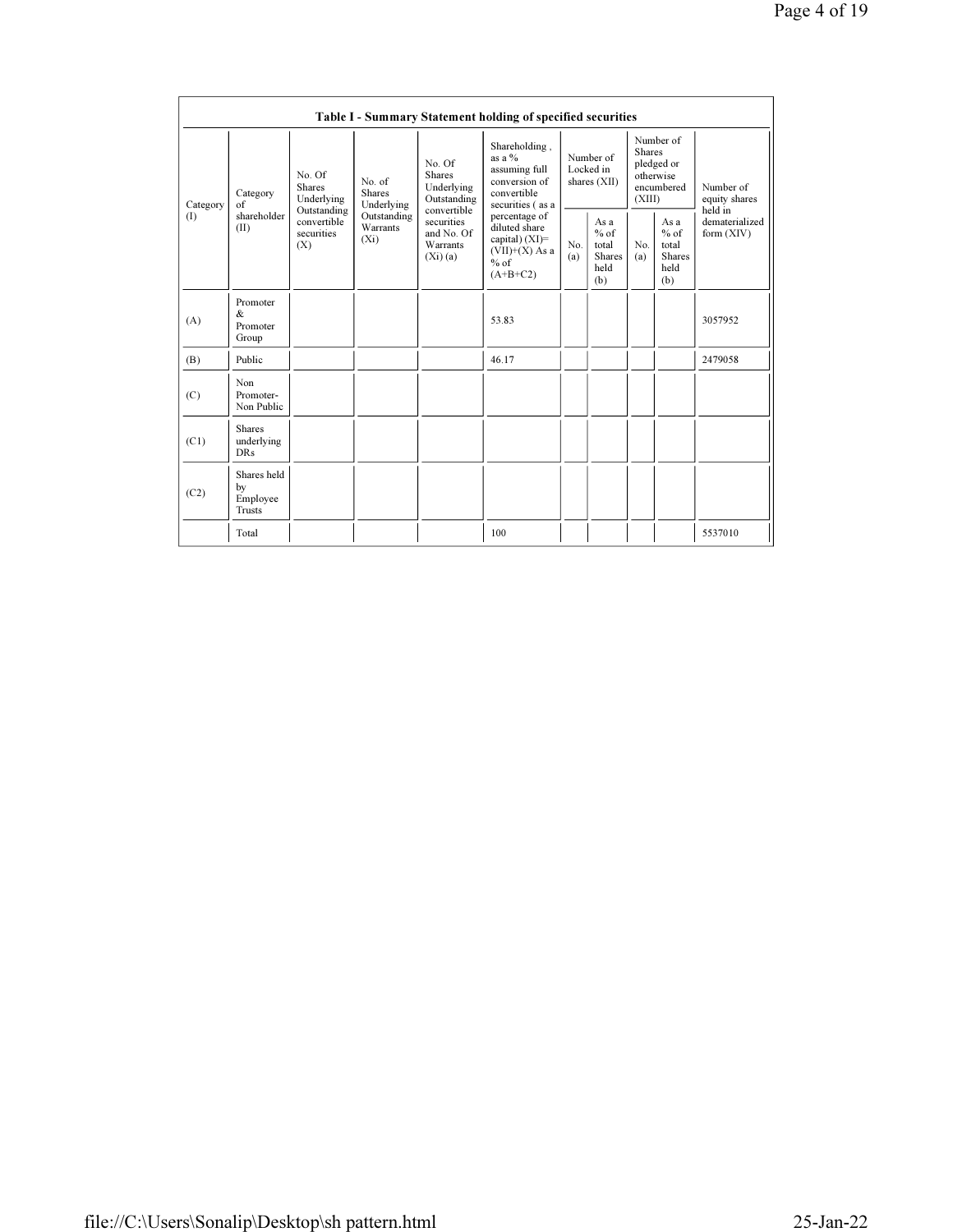|                                                                                                | Table II - Statement showing shareholding pattern of the Promoter and Promoter Group                                |                                  |                            |                                 |                                    |                             |                                                  |                               |               |                                 |                                 |
|------------------------------------------------------------------------------------------------|---------------------------------------------------------------------------------------------------------------------|----------------------------------|----------------------------|---------------------------------|------------------------------------|-----------------------------|--------------------------------------------------|-------------------------------|---------------|---------------------------------|---------------------------------|
|                                                                                                |                                                                                                                     |                                  | No. of                     | No.<br>Of                       | No. Of                             | Total<br>nos.               | Shareholding<br>as a % of<br>total no. of        | each class of securities (IX) |               | Number of Voting Rights held in |                                 |
| Sr.                                                                                            | Category &<br>Name of the<br>Shareholders (I)                                                                       | Nos. Of<br>shareholders<br>(III) | fully<br>paid up<br>equity | Partly<br>paid-<br>up           | shares<br>underlying<br>Depository | shares<br>held<br>$(VII) =$ | shares<br>(calculated<br>as per                  | No of Voting (XIV) Rights     |               |                                 | Total<br>as a %                 |
|                                                                                                |                                                                                                                     |                                  | shares<br>held $(IV)$      | equity<br>shares<br>held<br>(V) | Receipts<br>(VI)                   | $(IV)$ +<br>$(V)$ +<br>(VI) | SCRR,<br>1957) (VIII)<br>As a % of<br>$(A+B+C2)$ | Class eg:<br>Х                | Class<br>eg:y | Total                           | of<br>Total<br>Voting<br>rights |
| A                                                                                              | Table II - Statement showing shareholding pattern of the Promoter and Promoter Group                                |                                  |                            |                                 |                                    |                             |                                                  |                               |               |                                 |                                 |
| (1)                                                                                            | Indian                                                                                                              |                                  |                            |                                 |                                    |                             |                                                  |                               |               |                                 |                                 |
| (a)                                                                                            | Individuals/Hindu<br>undivided Family                                                                               | $\tau$                           | 1990458                    |                                 |                                    | 1990458                     | 35.04                                            | 1990458                       |               | 1990458                         | 35.04                           |
| (d)                                                                                            | Any Other<br>(specify)                                                                                              | $\mathbf{1}$                     | 1067494                    |                                 |                                    | 1067494                     | 18.79                                            | 1067494                       |               | 1067494                         | 18.79                           |
| Sub-Total<br>(A)(1)                                                                            |                                                                                                                     | 8                                | 3057952                    |                                 |                                    | 3057952                     | 53.83                                            | 3057952                       |               | 3057952                         | 53.83                           |
| (2)                                                                                            | Foreign                                                                                                             |                                  |                            |                                 |                                    |                             |                                                  |                               |               |                                 |                                 |
| Total<br>Shareholding<br>of Promoter<br>and<br>Promoter<br>Group $(A)=$<br>$(A)(1)+(A)$<br>(2) |                                                                                                                     | 8                                | 3057952                    |                                 |                                    | 3057952                     | 53.83                                            | 3057952                       |               | 3057952                         | 53.83                           |
| В                                                                                              | Table III - Statement showing shareholding pattern of the Public shareholder                                        |                                  |                            |                                 |                                    |                             |                                                  |                               |               |                                 |                                 |
| (1)                                                                                            | Institutions                                                                                                        |                                  |                            |                                 |                                    |                             |                                                  |                               |               |                                 |                                 |
| (f)                                                                                            | Financial<br>Institutions/<br><b>Banks</b>                                                                          | 1                                | 50                         |                                 |                                    | 50                          | $\bf{0}$                                         | 50                            |               | 50                              | $\bf{0}$                        |
| Sub-Total<br>(B)(1)                                                                            |                                                                                                                     | $\mathbf{1}$                     | 50                         |                                 |                                    | 50                          | $\boldsymbol{0}$                                 | 50                            |               | 50                              | $\mathbf{0}$                    |
| (3)                                                                                            | Non-institutions                                                                                                    |                                  |                            |                                 |                                    |                             |                                                  |                               |               |                                 |                                 |
| (a(i))                                                                                         | Individuals -<br>i.Individual<br>shareholders<br>holding nominal<br>share capital up<br>to Rs. 2 lakhs.             | 5038                             | 1170029                    |                                 |                                    | 1170029                     | 20.6                                             | 1170029                       |               | 1170029                         | 20.6                            |
| (a(ii))                                                                                        | Individuals - ii.<br>Individual<br>shareholders<br>holding nominal<br>share capital in<br>excess of Rs. 2<br>lakhs. | 14                               | 648505                     |                                 |                                    | 648505                      | 11.42                                            | 648505                        |               | 648505                          | 11.42                           |
| (e)                                                                                            | Any Other<br>(specify)                                                                                              | 234                              | 803699                     |                                 |                                    | 803699                      | 14.15                                            | 803699                        |               | 803699                          | 14.15                           |
| Sub-Total<br>(B)(3)                                                                            |                                                                                                                     | 5286                             | 2622233                    |                                 |                                    | 2622233                     | 46.16                                            | 2622233                       |               | 2622233                         | 46.16                           |
| Total Public<br>Shareholding<br>$(B)=(B)(1)+$<br>$(B)(2)+(B)$<br>(3)                           |                                                                                                                     | 5287                             | 2622283                    |                                 |                                    | 2622283                     | 46.17                                            | 2622283                       |               | 2622283                         | 46.17                           |
| C                                                                                              | Table IV - Statement showing shareholding pattern of the Non Promoter- Non Public shareholder                       |                                  |                            |                                 |                                    |                             |                                                  |                               |               |                                 |                                 |
| Total<br>$(A+B+C2)$                                                                            |                                                                                                                     | 5295                             | 5680235                    |                                 |                                    | 5680235                     | 100                                              | 5680235                       |               | 5680235                         | 100                             |
| Total<br>$(A+B+C)$                                                                             |                                                                                                                     | 5295                             | 5680235                    |                                 |                                    | 5680235                     | 100                                              | 5680235                       |               | 5680235                         | 100                             |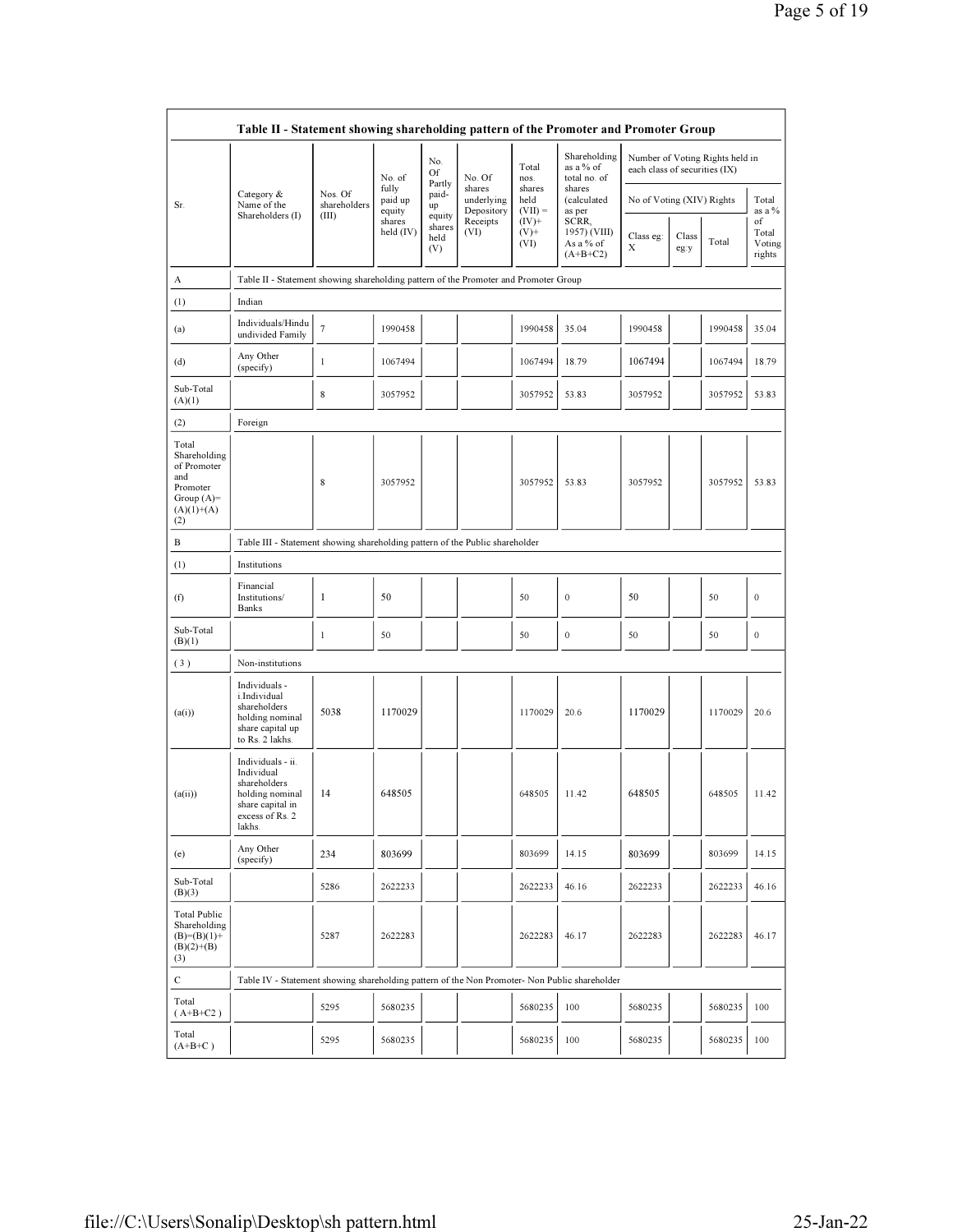|                                                                                         |                                               |                                               |                                                                             | Table II - Statement showing shareholding pattern of the Promoter and Promoter Group                       |            |                                             |                  |                                                    |                                       |
|-----------------------------------------------------------------------------------------|-----------------------------------------------|-----------------------------------------------|-----------------------------------------------------------------------------|------------------------------------------------------------------------------------------------------------|------------|---------------------------------------------|------------------|----------------------------------------------------|---------------------------------------|
| Sr.                                                                                     | No. Of<br>Shares<br>Underlying<br>Outstanding | No. of<br>Shares<br>Underlying<br>Outstanding | No. Of Shares<br>Underlying<br>Outstanding<br>convertible<br>securities and | Shareholding, as<br>a % assuming full<br>conversion of<br>convertible<br>securities (as a<br>percentage of |            | Number of<br>Locked in<br>shares (XII)      | Shares<br>(XIII) | Number of<br>pledged or<br>otherwise<br>encumbered | Number of<br>equity shares<br>held in |
|                                                                                         | convertible<br>securities $(X)$               | Warrants<br>$(X_i)$                           | No. Of<br>Warrants (Xi)<br>(a)                                              | diluted share<br>capital) (XI)=<br>$(VII)+(X)$ As a %<br>of $(A+B+C2)$                                     | No.<br>(a) | As a %<br>of total<br>Shares<br>held<br>(b) | No.<br>(a)       | As a %<br>of total<br>Shares<br>held<br>(b)        | dematerialized<br>form (XIV)          |
| А                                                                                       |                                               |                                               |                                                                             | Table II - Statement showing shareholding pattern of the Promoter and Promoter Group                       |            |                                             |                  |                                                    |                                       |
| (1)                                                                                     | Indian                                        |                                               |                                                                             |                                                                                                            |            |                                             |                  |                                                    |                                       |
| (a)                                                                                     |                                               |                                               |                                                                             | 35.04                                                                                                      |            |                                             |                  |                                                    | 1990458                               |
| (d)                                                                                     |                                               |                                               |                                                                             | 18.79                                                                                                      |            |                                             |                  |                                                    | 1067494                               |
| Sub-Total (A)<br>(1)                                                                    |                                               |                                               |                                                                             | 53.83                                                                                                      |            |                                             |                  |                                                    | 3057952                               |
| (2)                                                                                     | Foreign                                       |                                               |                                                                             |                                                                                                            |            |                                             |                  |                                                    |                                       |
| Total<br>Shareholding<br>of Promoter<br>and Promoter<br>Group $(A)=$<br>$(A)(1)+(A)(2)$ |                                               |                                               |                                                                             | 53.83                                                                                                      |            |                                             |                  |                                                    | 3057952                               |
| B                                                                                       |                                               |                                               |                                                                             | Table III - Statement showing shareholding pattern of the Public shareholder                               |            |                                             |                  |                                                    |                                       |
| (1)                                                                                     | Institutions                                  |                                               |                                                                             |                                                                                                            |            |                                             |                  |                                                    |                                       |
| (f)                                                                                     |                                               |                                               |                                                                             | $\boldsymbol{0}$                                                                                           |            |                                             |                  |                                                    | $\boldsymbol{0}$                      |
| Sub-Total (B)<br>(1)                                                                    |                                               |                                               |                                                                             | $\mathbf{0}$                                                                                               |            |                                             |                  |                                                    | $\mathbf{0}$                          |
| (3)                                                                                     | Non-institutions                              |                                               |                                                                             |                                                                                                            |            |                                             |                  |                                                    |                                       |
| (a(i))                                                                                  |                                               |                                               |                                                                             | 20.6                                                                                                       |            |                                             |                  |                                                    | 1041554                               |
| (a(ii))                                                                                 |                                               |                                               |                                                                             | 11.42                                                                                                      |            |                                             |                  |                                                    | 648505                                |
| (e)                                                                                     |                                               |                                               |                                                                             | 14.15                                                                                                      |            |                                             |                  |                                                    | 788999                                |
| Sub-Total (B)<br>(3)                                                                    |                                               |                                               |                                                                             | 46.16                                                                                                      |            |                                             |                  |                                                    | 2479058                               |
| <b>Total Public</b><br>Shareholding<br>$(B)=(B)(1)$ +<br>$(B)(2)+(B)(3)$                |                                               |                                               |                                                                             | 46.17                                                                                                      |            |                                             |                  |                                                    | 2479058                               |
| $\mathcal{C}$                                                                           |                                               |                                               |                                                                             | Table IV - Statement showing shareholding pattern of the Non Promoter- Non Public shareholder              |            |                                             |                  |                                                    |                                       |
| Total<br>$(A+B+C2)$                                                                     |                                               |                                               |                                                                             | 100                                                                                                        |            |                                             |                  |                                                    | 5537010                               |
| Total<br>$(A+B+C)$                                                                      |                                               |                                               |                                                                             | 100                                                                                                        |            |                                             |                  |                                                    | 5537010                               |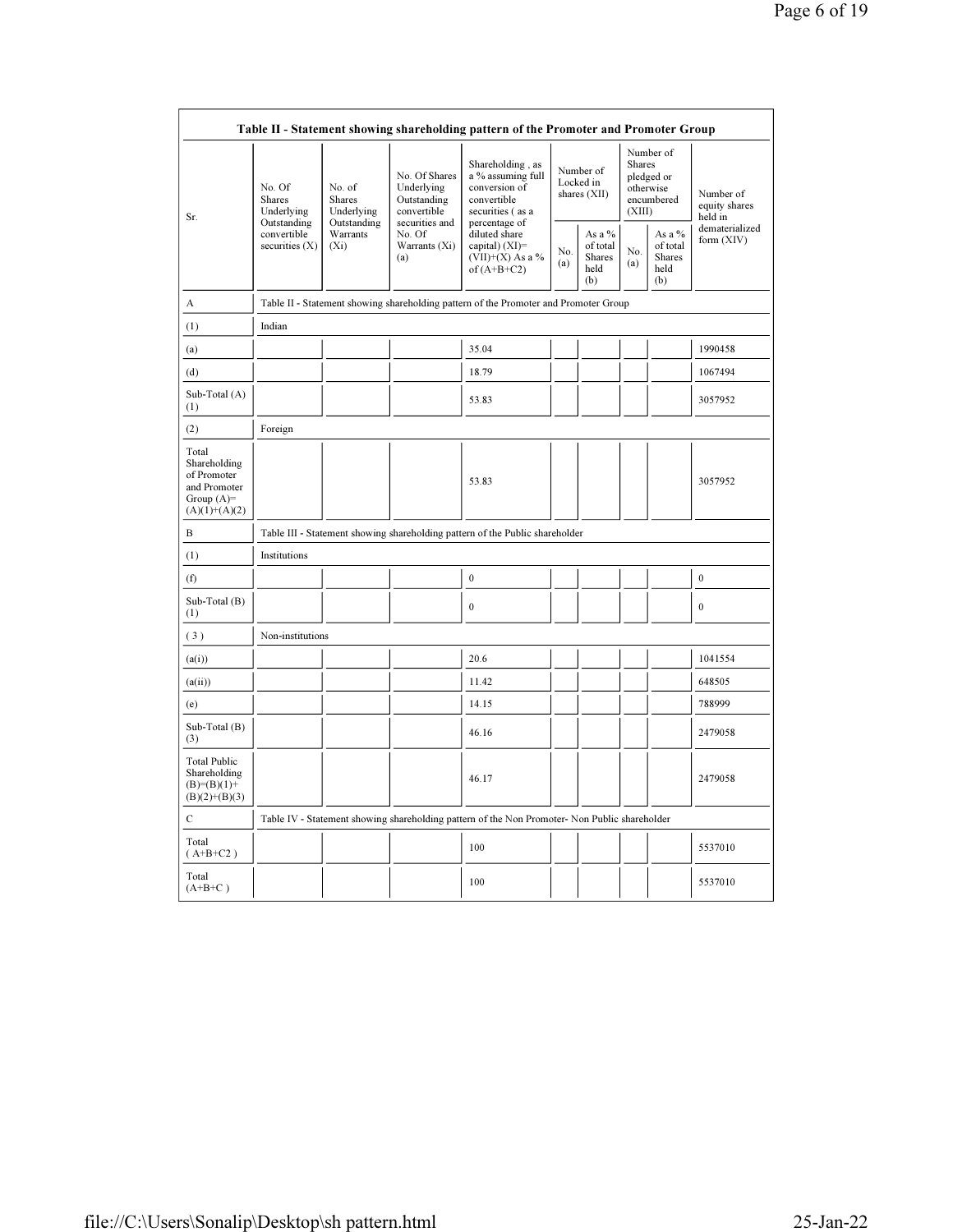|                                                                                                                                                                                                |                                  |                                                               |                                       | Individuals/Hindu undivided Family |                     |                          |                       |
|------------------------------------------------------------------------------------------------------------------------------------------------------------------------------------------------|----------------------------------|---------------------------------------------------------------|---------------------------------------|------------------------------------|---------------------|--------------------------|-----------------------|
| Searial No.                                                                                                                                                                                    | $\mathbf{1}$                     | $\overline{c}$                                                | 3                                     | $\overline{4}$                     | 5                   | 6                        | $\tau$                |
| Name of the<br>Shareholders (I)                                                                                                                                                                | Suresh T<br>Bhojwani             | Hira<br>Thakurdas<br>Bhojwani                                 | Thakurdas<br>Wadhumal<br>Bhojwani Huf | Devika S<br>Bhojwani               | S T Bhojwani<br>HUF | Karan Suresh<br>Bhojwani | Ruchika S<br>Bhojwani |
| PAN(II)                                                                                                                                                                                        | AAEPB3405E                       | AAEPB9821G                                                    | AAAHB1803J                            | AAEPB6872H                         | AAFHS7821C          | ABFPB4816K               | ABPPB9116Q            |
| No. of fully<br>paid up equity<br>shares held (IV)                                                                                                                                             | 1283418                          | 370310                                                        | 240430                                | 41300                              | 20000               | 17500                    | 17500                 |
| No. Of Partly<br>paid-up equity<br>shares held (V)                                                                                                                                             |                                  |                                                               |                                       |                                    |                     |                          |                       |
| No. Of shares<br>underlying<br>Depository<br>Receipts (VI)                                                                                                                                     |                                  |                                                               |                                       |                                    |                     |                          |                       |
| Total nos.<br>shares held<br>$(VII) = (IV) +$<br>$(V)+(VI)$                                                                                                                                    | 1283418                          | 370310                                                        | 240430                                | 41300                              | 20000               | 17500                    | 17500                 |
| Shareholding as<br>a % of total no.<br>of shares<br>(calculated as<br>per SCRR,<br>1957) (VIII) As<br>a% of<br>$(A+B+C2)$                                                                      | 22.59                            | 6.52                                                          | 4.23                                  | 0.73                               | 0.35                | 0.31                     | 0.31                  |
|                                                                                                                                                                                                |                                  | Number of Voting Rights held in each class of securities (IX) |                                       |                                    |                     |                          |                       |
| Class eg: $X$                                                                                                                                                                                  | 1283418                          | 370310                                                        | 240430                                | 41300                              | 20000               | 17500                    | 17500                 |
| Class eg:y                                                                                                                                                                                     |                                  |                                                               |                                       |                                    |                     |                          |                       |
| Total                                                                                                                                                                                          | 1283418                          | 370310                                                        | 240430                                | 41300                              | 20000               | 17500                    | 17500                 |
| Total as a % of<br><b>Total Voting</b><br>rights                                                                                                                                               | 22.59                            | 6.52                                                          | 4.23                                  | 0.73                               | 0.35                | 0.31                     | 0.31                  |
| No. Of Shares<br>Underlying<br>Outstanding<br>convertible<br>securities $(X)$                                                                                                                  |                                  |                                                               |                                       |                                    |                     |                          |                       |
| No. of Shares<br>Underlying<br>Outstanding<br>Warrants (Xi)                                                                                                                                    |                                  |                                                               |                                       |                                    |                     |                          |                       |
| No. Of Shares<br>Underlying<br>Outstanding<br>convertible<br>securities and<br>No. Of<br>Warrants (Xi)<br>(a)                                                                                  |                                  |                                                               |                                       |                                    |                     |                          |                       |
| Shareholding,<br>as a %<br>assuming full<br>conversion of<br>convertible<br>securities (as a<br>percentage of<br>diluted share<br>capital) (XI)=<br>$(VII)+(Xi)(a)$<br>As a % of<br>$(A+B+C2)$ | 22.59                            | 6.52                                                          | 4.23                                  | 0.73                               | 0.35                | 0.31                     | 0.31                  |
|                                                                                                                                                                                                | Number of Locked in shares (XII) |                                                               |                                       |                                    |                     |                          |                       |
| No. $(a)$                                                                                                                                                                                      |                                  |                                                               |                                       |                                    |                     |                          |                       |
| As a % of total<br>Shares held (b)                                                                                                                                                             |                                  |                                                               |                                       |                                    |                     |                          |                       |
|                                                                                                                                                                                                |                                  | Number of Shares pledged or otherwise encumbered (XIII)       |                                       |                                    |                     |                          |                       |
| No. $(a)$                                                                                                                                                                                      |                                  |                                                               |                                       |                                    |                     |                          |                       |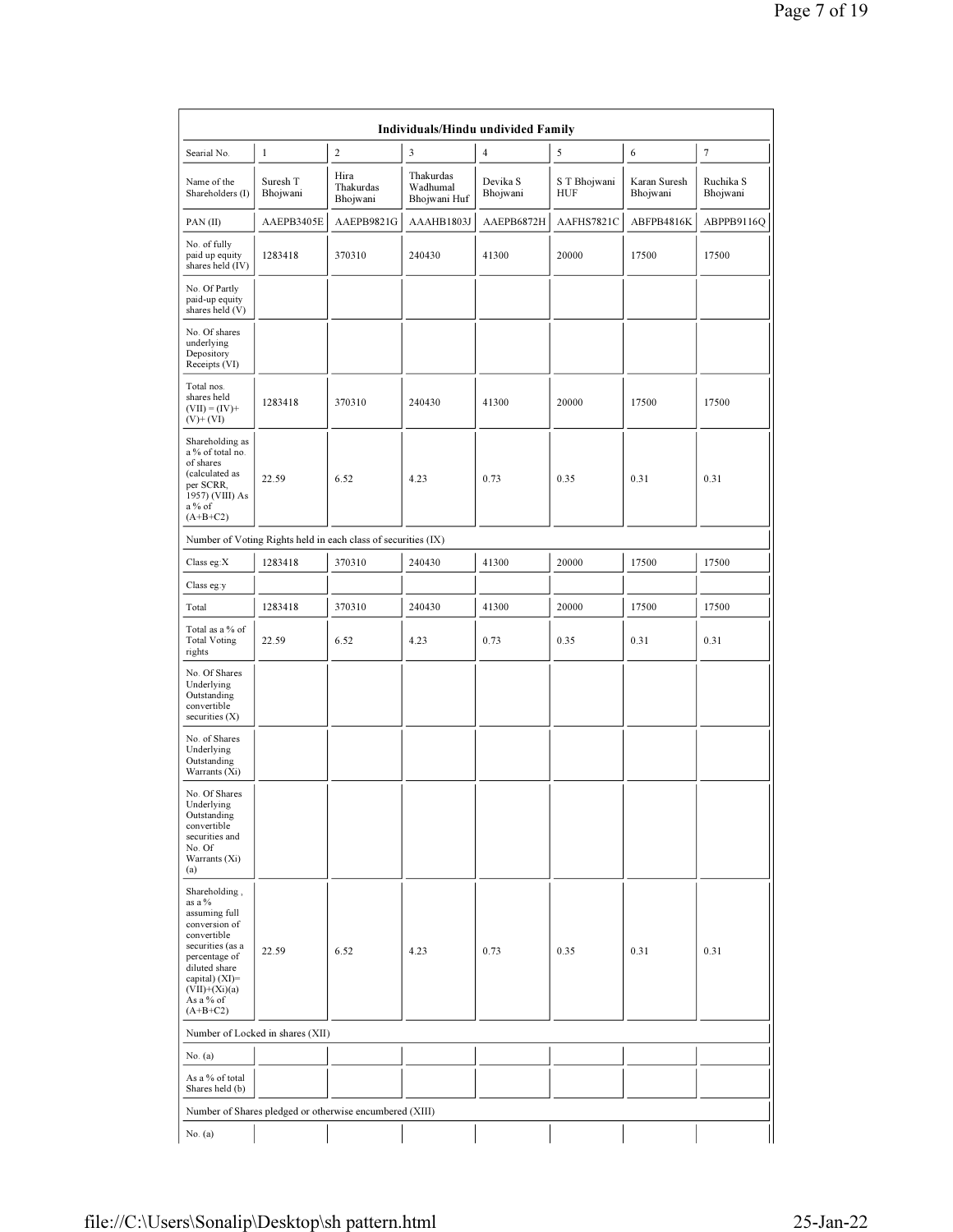| As a % of total<br>Shares held (b)                                      |          |          |          |          |          |          |          |
|-------------------------------------------------------------------------|----------|----------|----------|----------|----------|----------|----------|
| Number of<br>equity shares<br>held in<br>dematerialized<br>form $(XIV)$ | 1283418  | 370310   | 240430   | 41300    | 20000    | 17500    | 17500    |
| Reason for not providing PAN                                            |          |          |          |          |          |          |          |
| Reason for not<br>providing PAN                                         |          |          |          |          |          |          |          |
| Shareholder<br>type                                                     | Promoter | Promoter | Promoter | Promoter | Promoter | Promoter | Promoter |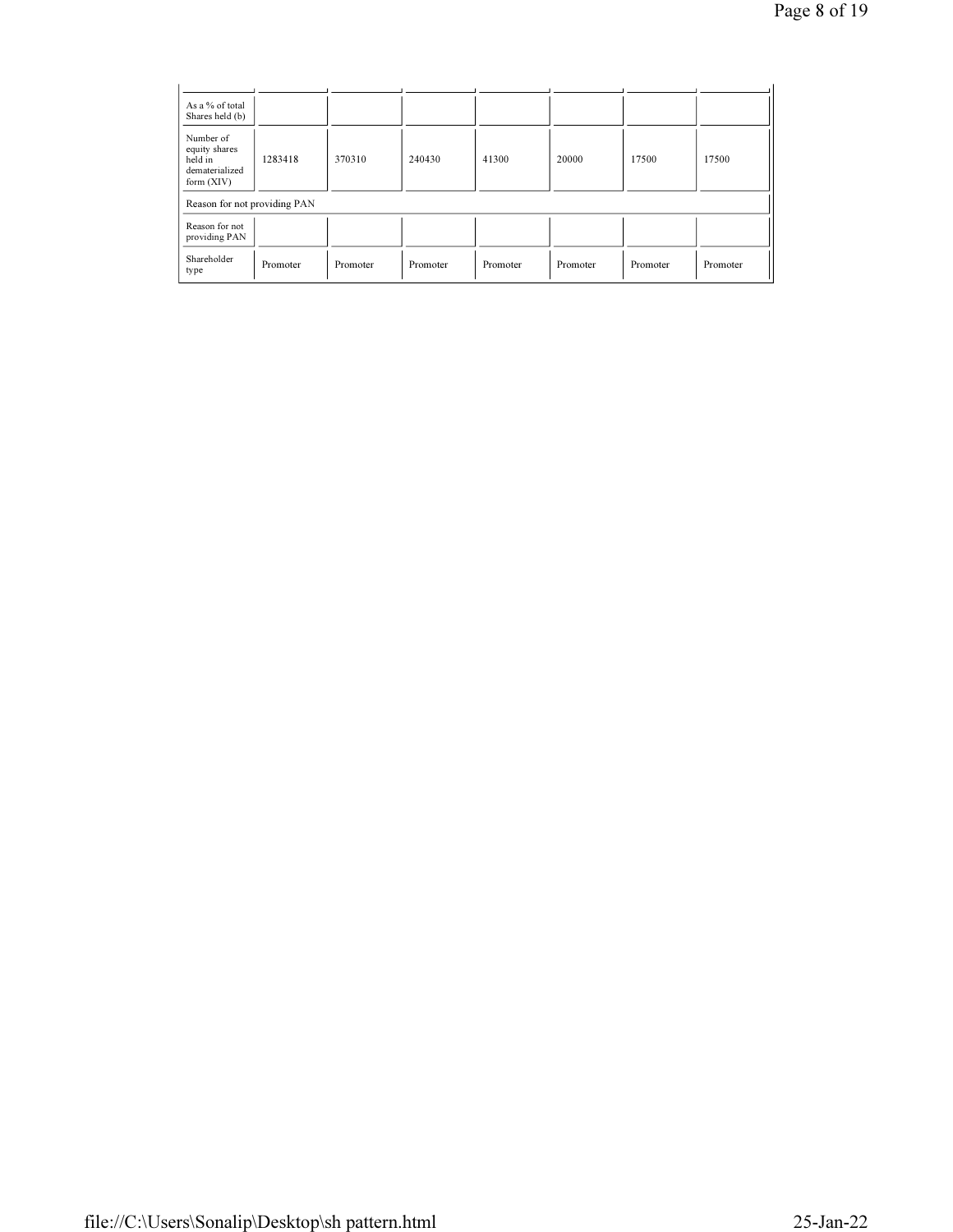|                                                                                                                                                                                           | Individuals/Hindu undivided Family |
|-------------------------------------------------------------------------------------------------------------------------------------------------------------------------------------------|------------------------------------|
| Searial No.                                                                                                                                                                               |                                    |
| Name of the<br>Shareholders (I)                                                                                                                                                           | Click here to go back              |
| PAN(II)                                                                                                                                                                                   | Total                              |
| No. of fully paid<br>up equity shares<br>held (IV)                                                                                                                                        | 1990458                            |
| No. Of Partly paid-<br>up equity shares<br>held (V)                                                                                                                                       |                                    |
| No. Of shares<br>underlying<br>Depository<br>Receipts (VI)                                                                                                                                |                                    |
| Total nos. shares<br>held $(VII) = (IV) +$<br>$(V)+(VI)$                                                                                                                                  | 1990458                            |
| Shareholding as a<br>% of total no. of<br>shares (calculated<br>as per SCRR,<br>1957) (VIII) As a<br>% of $(A+B+C2)$                                                                      | 35.04                              |
| Number of Voting Rights held in each class of securities (IX)                                                                                                                             |                                    |
| Class eg: $X$                                                                                                                                                                             | 1990458                            |
| Class eg:y                                                                                                                                                                                |                                    |
| Total                                                                                                                                                                                     | 1990458                            |
| Total as a % of<br>Total Voting rights                                                                                                                                                    | 35.04                              |
| No. Of Shares<br>Underlying<br>Outstanding<br>convertible<br>securities $(X)$                                                                                                             |                                    |
| No. of Shares<br>Underlying<br>Outstanding<br>Warrants (Xi)                                                                                                                               |                                    |
| No. Of Shares<br>Underlying<br>Outstanding<br>convertible<br>securities and No.<br>Of Warrants (Xi)<br>(a)                                                                                |                                    |
| Shareholding, as a<br>% assuming full<br>conversion of<br>convertible<br>securities (as a<br>percentage of<br>diluted share<br>capital) (XI)= (VII)<br>$+(Xi)(a)$ As a % of<br>$(A+B+C2)$ | 35.04                              |
| Number of Locked in shares (XII)                                                                                                                                                          |                                    |
| No. (a)                                                                                                                                                                                   |                                    |
| As a % of total<br>Shares held (b)                                                                                                                                                        |                                    |
| Number of Shares pledged or otherwise encumbered (XIII)                                                                                                                                   |                                    |
| No. $(a)$                                                                                                                                                                                 |                                    |
| As a % of total<br>Shares held (b)                                                                                                                                                        |                                    |
| Number of equity<br>shares held in<br>dematerialized<br>form (XIV)                                                                                                                        | 1990458                            |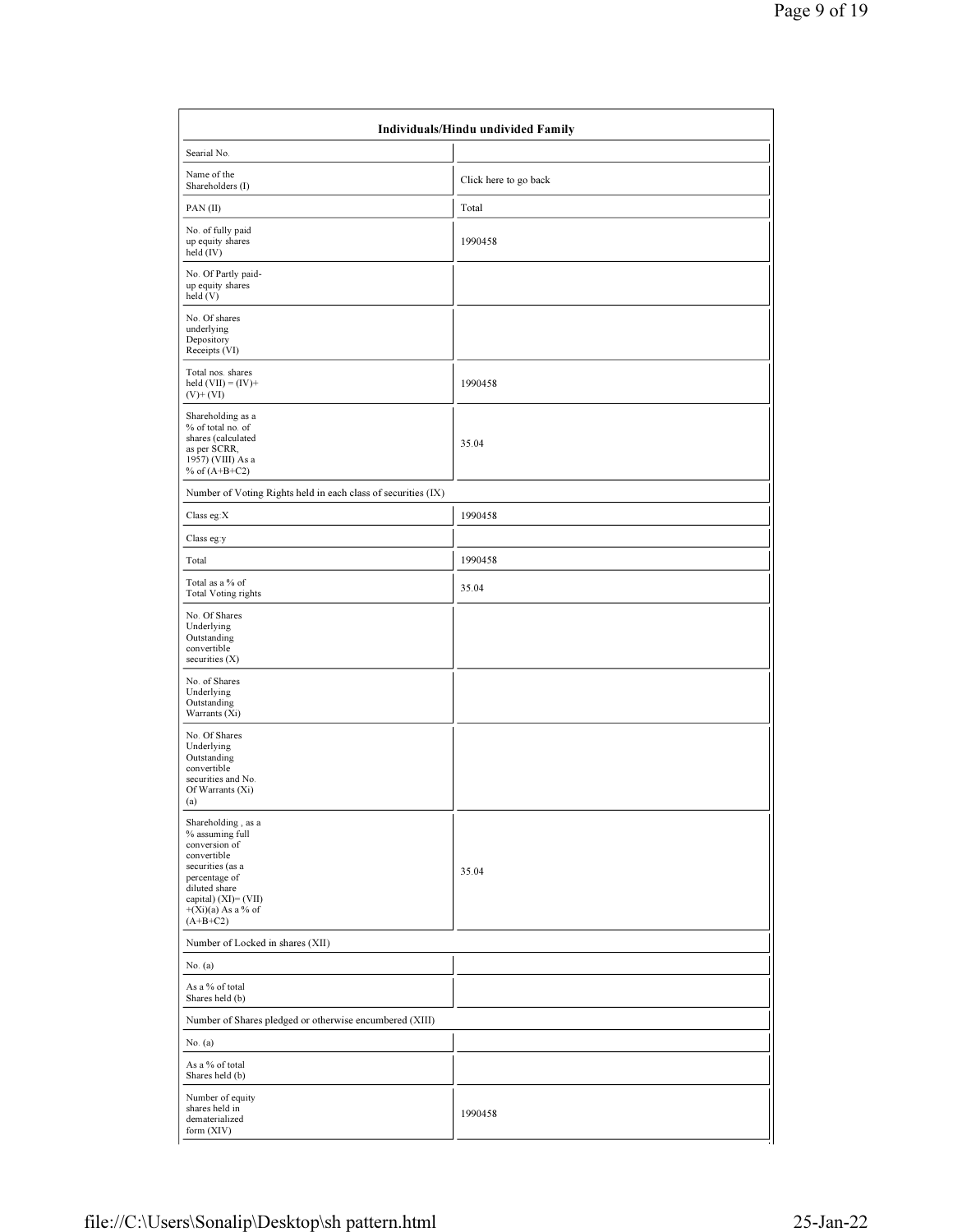| Reason for not providing PAN    |  |
|---------------------------------|--|
| Reason for not<br>providing PAN |  |
| Shareholder type                |  |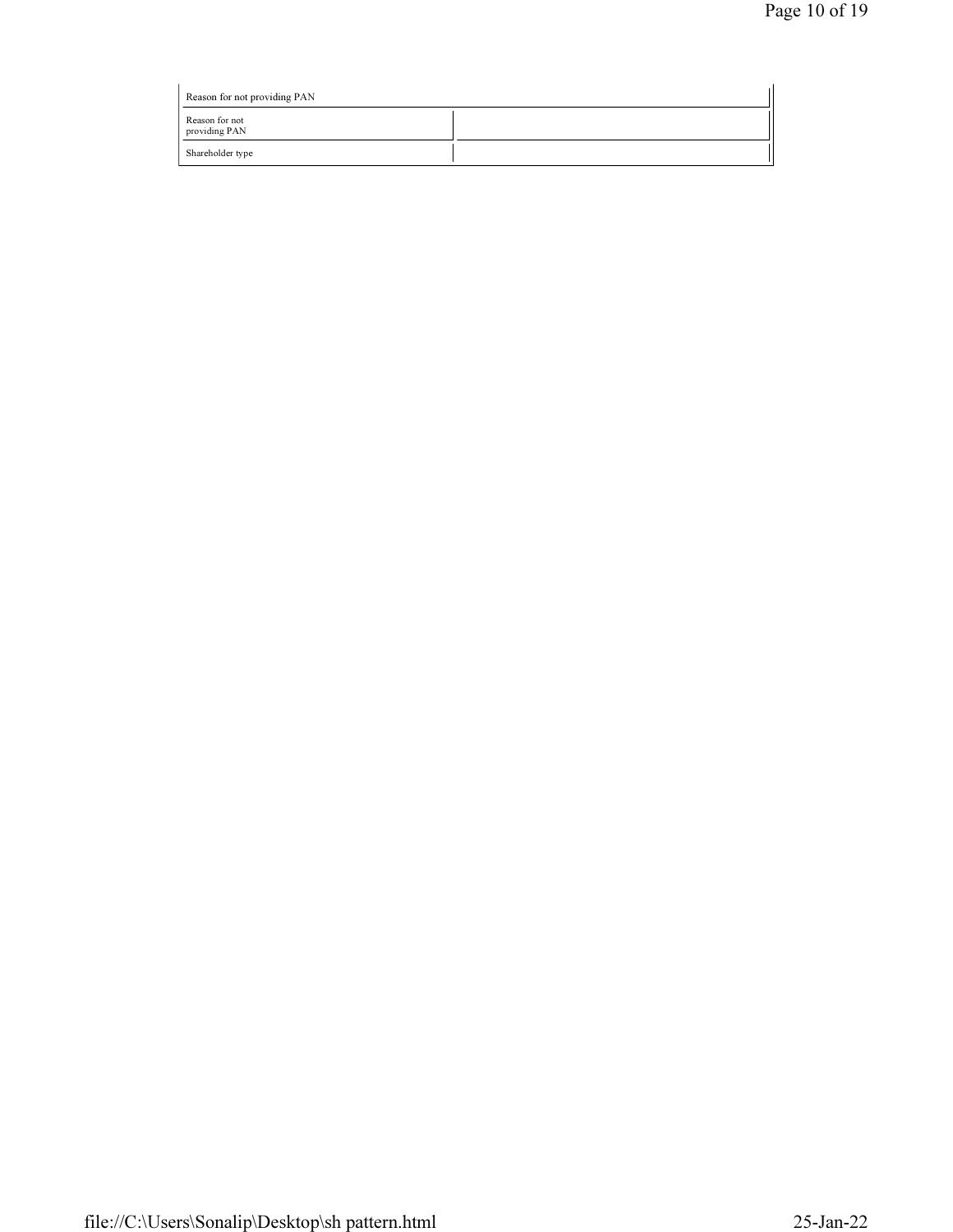|                                                                                                                                                                                       | Any Other (specify)                                           |                       |
|---------------------------------------------------------------------------------------------------------------------------------------------------------------------------------------|---------------------------------------------------------------|-----------------------|
| Searial No.                                                                                                                                                                           | $\mathbf{1}$                                                  |                       |
| Category                                                                                                                                                                              | <b>Bodies Corporate</b>                                       | Click here to go back |
| Name of the<br>Shareholders (I)                                                                                                                                                       | T W Bhojwani Leasing Private Limited                          |                       |
| PAN(II)                                                                                                                                                                               | AAACT2741E                                                    | Total                 |
| No. of the<br>Shareholders (I)                                                                                                                                                        | $\mathbf{1}$                                                  | 1                     |
| No. of fully paid<br>up equity shares<br>held (IV)                                                                                                                                    | 1067494                                                       | 1067494               |
| No. Of Partly paid-<br>up equity shares<br>held(V)                                                                                                                                    |                                                               |                       |
| No. Of shares<br>underlying<br>Depository<br>Receipts (VI)                                                                                                                            |                                                               |                       |
| Total nos. shares<br>held $(VII) = (IV) +$<br>$(V)+(VI)$                                                                                                                              | 1067494                                                       | 1067494               |
| Shareholding as a<br>% of total no. of<br>shares (calculated<br>as per SCRR,<br>1957) (VIII) As a<br>% of $(A+B+C2)$                                                                  | 18.79                                                         | 18.79                 |
|                                                                                                                                                                                       | Number of Voting Rights held in each class of securities (IX) |                       |
| Class eg: X                                                                                                                                                                           | 1067494                                                       | 1067494               |
| Class eg:y                                                                                                                                                                            |                                                               |                       |
| Total                                                                                                                                                                                 | 1067494                                                       | 1067494               |
| Total as a % of<br>Total Voting rights                                                                                                                                                | 18.79                                                         | 18.79                 |
| No. Of Shares<br>Underlying<br>Outstanding<br>convertible<br>securities (X)                                                                                                           |                                                               |                       |
| No. of Shares<br>Underlying<br>Outstanding<br>Warrants (Xi)                                                                                                                           |                                                               |                       |
| No. Of Shares<br>Underlying<br>Outstanding<br>convertible<br>securities and No.<br>Of Warrants (Xi)<br>(a)                                                                            |                                                               |                       |
| Shareholding, as a<br>% assuming full<br>conversion of<br>convertible<br>securities (as a<br>percentage of<br>diluted share<br>capital) (XI)= (VII)<br>$+(X)$ As a % of<br>$(A+B+C2)$ | 18.79                                                         | 18.79                 |
| Number of Locked in shares (XII)                                                                                                                                                      |                                                               |                       |
| No. (a)                                                                                                                                                                               |                                                               |                       |
| As a % of total<br>Shares held (b)                                                                                                                                                    |                                                               |                       |
|                                                                                                                                                                                       | Number of Shares pledged or otherwise encumbered (XIII)       |                       |
| No. (a)                                                                                                                                                                               |                                                               |                       |
| As a % of total                                                                                                                                                                       |                                                               |                       |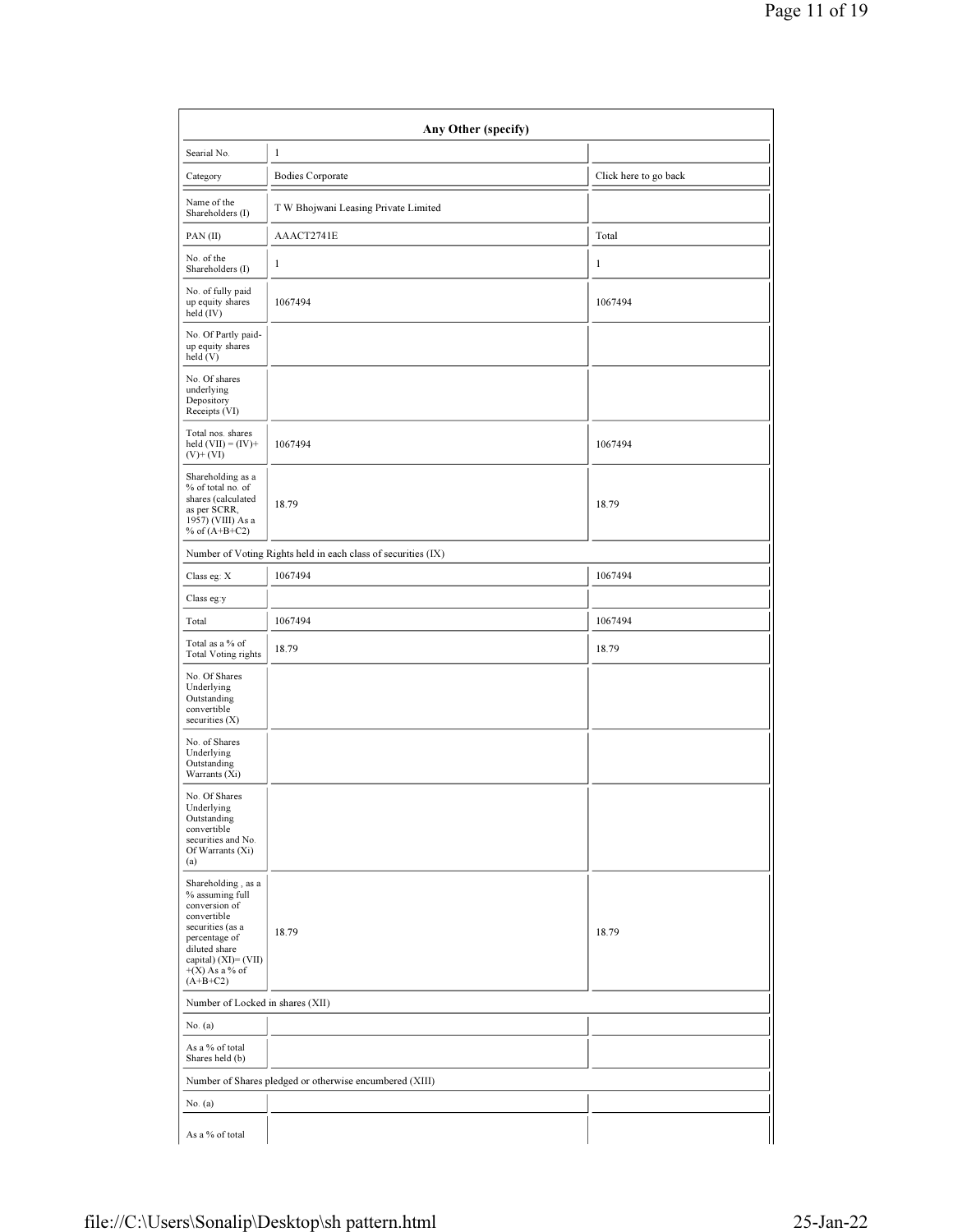| Shares held (b)                                                      |         |         |
|----------------------------------------------------------------------|---------|---------|
| Number of equity<br>shares held in<br>dematerialized<br>form $(XIV)$ | 1067494 | 1067494 |
|                                                                      |         |         |
| Reason for not providing PAN                                         |         |         |
| Reason for not<br>providing PAN                                      |         |         |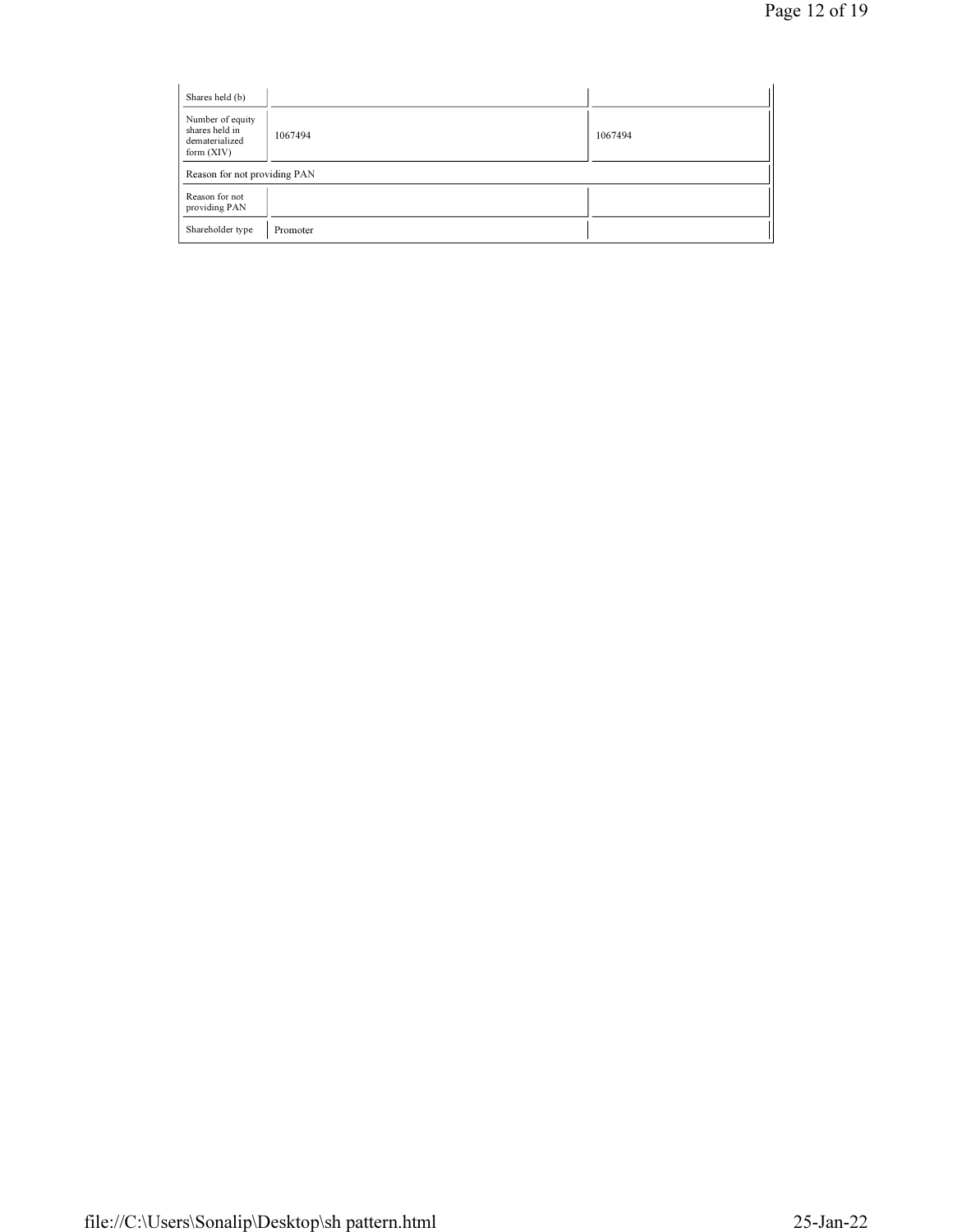|                                                                                                                                                                                       |               | Individuals - ii. Individual shareholders holding nominal share capital in excess of Rs. 2 lakhs. |             |                       |
|---------------------------------------------------------------------------------------------------------------------------------------------------------------------------------------|---------------|---------------------------------------------------------------------------------------------------|-------------|-----------------------|
| Searial No.                                                                                                                                                                           | $\mathbf{1}$  | $\overline{c}$                                                                                    | 3           |                       |
| Name of the<br>Shareholders (I)                                                                                                                                                       | Ashwani Kumar | Pravin Mithalal Gandhi                                                                            | Sangeetha S | Click here to go back |
| PAN(II)                                                                                                                                                                               | ACBPK7193D    | AEIPG5337G                                                                                        | AIJPS3739F  | Total                 |
| No. of fully paid<br>up equity shares<br>held (IV)                                                                                                                                    | 101528        | 57059                                                                                             | 161330      | 319917                |
| No. Of Partly paid-<br>up equity shares<br>held(V)                                                                                                                                    |               |                                                                                                   |             |                       |
| No. Of shares<br>underlying<br>Depository<br>Receipts (VI)                                                                                                                            |               |                                                                                                   |             |                       |
| Total nos. shares<br>held $(VII) = (IV) +$<br>$(V)+(VI)$                                                                                                                              | 101528        | 57059                                                                                             | 161330      | 319917                |
| Shareholding as a<br>% of total no. of<br>shares (calculated<br>as per SCRR.<br>1957) (VIII) As a<br>% of $(A+B+C2)$                                                                  | 1.79          | $\mathbf{1}$                                                                                      | 2.84        | 5.63                  |
| Number of Voting Rights held in each class of securities (IX)                                                                                                                         |               |                                                                                                   |             |                       |
| Class eg: X                                                                                                                                                                           | 101528        | 57059                                                                                             | 161330      | 319917                |
| Class eg:y                                                                                                                                                                            |               |                                                                                                   |             |                       |
| Total                                                                                                                                                                                 | 101528        | 57059                                                                                             | 161330      | 319917                |
| Total as a % of<br><b>Total Voting rights</b>                                                                                                                                         | 1.79          | 1                                                                                                 | 2.84        | 5.63                  |
| No. Of Shares<br>Underlying<br>Outstanding<br>convertible<br>securities $(X)$                                                                                                         |               |                                                                                                   |             |                       |
| No. of Shares<br>Underlying<br>Outstanding<br>Warrants (Xi)                                                                                                                           |               |                                                                                                   |             |                       |
| No. Of Shares<br>Underlying<br>Outstanding<br>convertible<br>securities and No.<br>Of Warrants $(Xi)$<br>(a)                                                                          |               |                                                                                                   |             |                       |
| Shareholding, as a<br>% assuming full<br>conversion of<br>convertible<br>securities (as a<br>percentage of<br>diluted share<br>capital) (XI)= (VII)<br>$+(X)$ As a % of<br>$(A+B+C2)$ | 1.79          | $\mathbf{1}$                                                                                      | 2.84        | 5.63                  |
| Number of Locked in shares (XII)                                                                                                                                                      |               |                                                                                                   |             |                       |
| No. (a)                                                                                                                                                                               |               |                                                                                                   |             |                       |
| As a % of total<br>Shares held (b)                                                                                                                                                    |               |                                                                                                   |             |                       |
| Number of equity<br>shares held in<br>dematerialized<br>form (XIV)                                                                                                                    | 101528        | 57059                                                                                             | 161330      | 319917                |
| Reason for not providing PAN                                                                                                                                                          |               |                                                                                                   |             |                       |
| Reason for not<br>providing PAN                                                                                                                                                       |               |                                                                                                   |             |                       |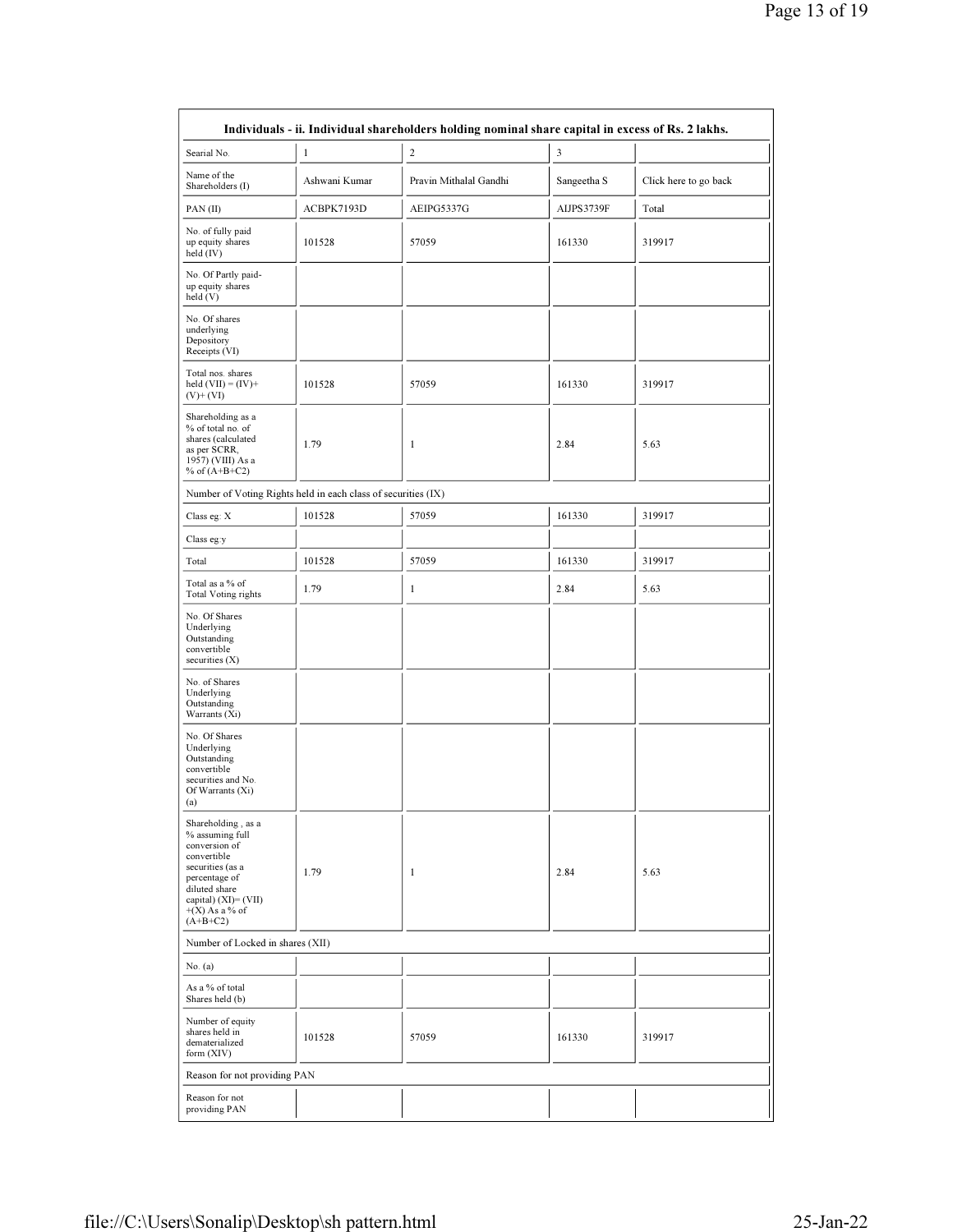|                                                                                                                                                                                       | Any Other (specify) |                      |                              |                                        |                     |                     |                                              |  |  |  |  |
|---------------------------------------------------------------------------------------------------------------------------------------------------------------------------------------|---------------------|----------------------|------------------------------|----------------------------------------|---------------------|---------------------|----------------------------------------------|--|--|--|--|
| Searial No.                                                                                                                                                                           | $7\phantom{.0}$     |                      |                              |                                        |                     |                     |                                              |  |  |  |  |
| Category                                                                                                                                                                              | <b>IEPF</b>         | Foreign<br>Nationals | Non-Resident<br>Indian (NRI) | Director or<br>Director's<br>Relatives | Clearing<br>Members | Bodies<br>Corporate | <b>Bodies Corporate</b>                      |  |  |  |  |
| Category / More<br>than 1 percentage                                                                                                                                                  | Category            | Category             | Category                     | Category                               | Category            | Category            | More than 1<br>percentage of<br>shareholding |  |  |  |  |
| Name of the<br>Shareholders (I)                                                                                                                                                       |                     |                      |                              |                                        |                     |                     | Patton International<br>Ltd                  |  |  |  |  |
| PAN(II)                                                                                                                                                                               |                     |                      |                              |                                        |                     |                     | AABCP7901M                                   |  |  |  |  |
| No. of the<br>Shareholders (I)                                                                                                                                                        | $\mathbf{1}$        | 1                    | 76                           | 1                                      | 14                  | 41                  | 1                                            |  |  |  |  |
| No. of fully paid<br>up equity shares<br>held $(IV)$                                                                                                                                  | 91630               | 250                  | 58360                        | 5000                                   | 3569                | 570943              | 266197                                       |  |  |  |  |
| No. Of Partly paid-<br>up equity shares<br>held (V)                                                                                                                                   |                     |                      |                              |                                        |                     |                     |                                              |  |  |  |  |
| No. Of shares<br>underlying<br>Depository<br>Receipts (VI)                                                                                                                            |                     |                      |                              |                                        |                     |                     |                                              |  |  |  |  |
| Total nos. shares<br>held $(VII) = (IV) +$<br>$(V)+(VI)$                                                                                                                              | 91630               | 250                  | 58360                        | 5000                                   | 3569                | 570943              | 266197                                       |  |  |  |  |
| Shareholding as a<br>% of total no. of<br>shares (calculated<br>as per SCRR,<br>1957) (VIII) As a<br>% of $(A+B+C2)$                                                                  | 1.61                | $\mathbf{0}$         | 1.03                         | 0.09                                   | 0.06                | 10.05               | 4.69                                         |  |  |  |  |
| Number of Voting Rights held in each class of securities (IX)                                                                                                                         |                     |                      |                              |                                        |                     |                     |                                              |  |  |  |  |
| Class eg: X                                                                                                                                                                           | 91630               | 250                  | 58360                        | 5000                                   | 3569                | 570943              | 266197                                       |  |  |  |  |
| Class eg:y                                                                                                                                                                            |                     |                      |                              |                                        |                     |                     |                                              |  |  |  |  |
| Total                                                                                                                                                                                 | 91630               | 250                  | 58360                        | 5000                                   | 3569                | 570943              | 266197                                       |  |  |  |  |
| Total as a % of<br>Total Voting rights                                                                                                                                                | 1.61                | $\boldsymbol{0}$     | 1.03                         | 0.09                                   | 0.06                | 10.05               | 4.69                                         |  |  |  |  |
| No. Of Shares<br>Underlying<br>Outstanding<br>convertible<br>securities $(X)$                                                                                                         |                     |                      |                              |                                        |                     |                     |                                              |  |  |  |  |
| No. of Shares<br>Underlying<br>Outstanding<br>Warrants (Xi)                                                                                                                           |                     |                      |                              |                                        |                     |                     |                                              |  |  |  |  |
| No. Of Shares<br>Underlying<br>Outstanding<br>convertible<br>securities and No.<br>Of Warrants (Xi)<br>(a)                                                                            |                     |                      |                              |                                        |                     |                     |                                              |  |  |  |  |
| Shareholding, as a<br>% assuming full<br>conversion of<br>convertible<br>securities (as a<br>percentage of<br>diluted share<br>capital) (XI)= (VII)<br>$+(X)$ As a % of<br>$(A+B+C2)$ | 1.61                | $\boldsymbol{0}$     | 1.03                         | 0.09                                   | 0.06                | 10.05               | 4.69                                         |  |  |  |  |
| Number of Locked in shares (XII)                                                                                                                                                      |                     |                      |                              |                                        |                     |                     |                                              |  |  |  |  |
| No. $(a)$                                                                                                                                                                             |                     |                      |                              |                                        |                     |                     |                                              |  |  |  |  |
| As a % of total<br>Shares held (b)                                                                                                                                                    | $\mathbf{L}$        | $\mathbf{I}$         | $\mathbf I$                  | $\mathbf{I}$                           | $\mathbf{I}$        | $\blacksquare$      | $\mathbf I$<br>$\mathbf{I}$                  |  |  |  |  |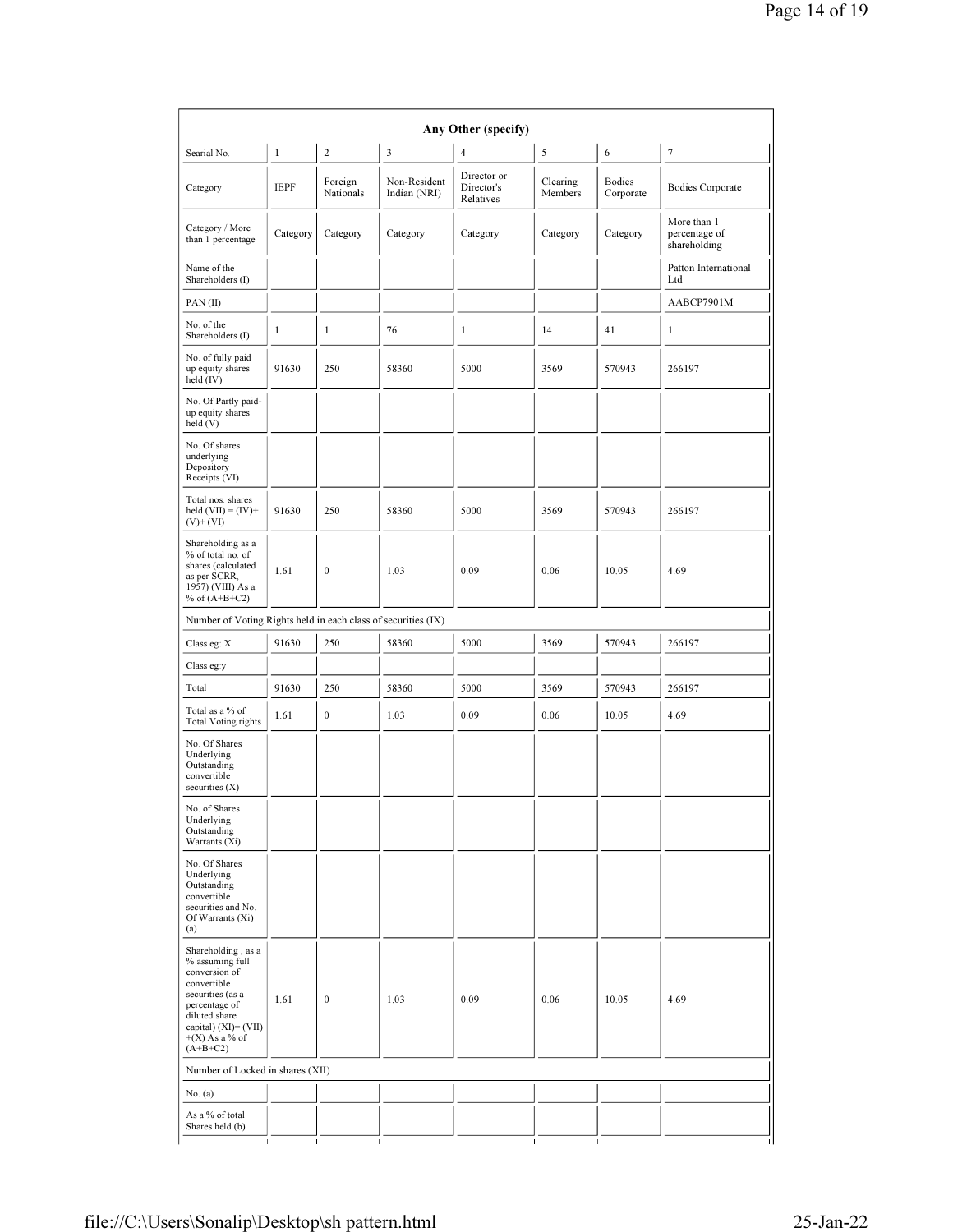| Number of equity<br>shares held in<br>dematerialized<br>form $(XIV)$ | 91630 | 250 | 44660 | 5000 | 3569 | 569943 | 266197 |
|----------------------------------------------------------------------|-------|-----|-------|------|------|--------|--------|
| Reason for not providing PAN                                         |       |     |       |      |      |        |        |
| Reason for not<br>providing PAN                                      |       |     |       |      |      |        |        |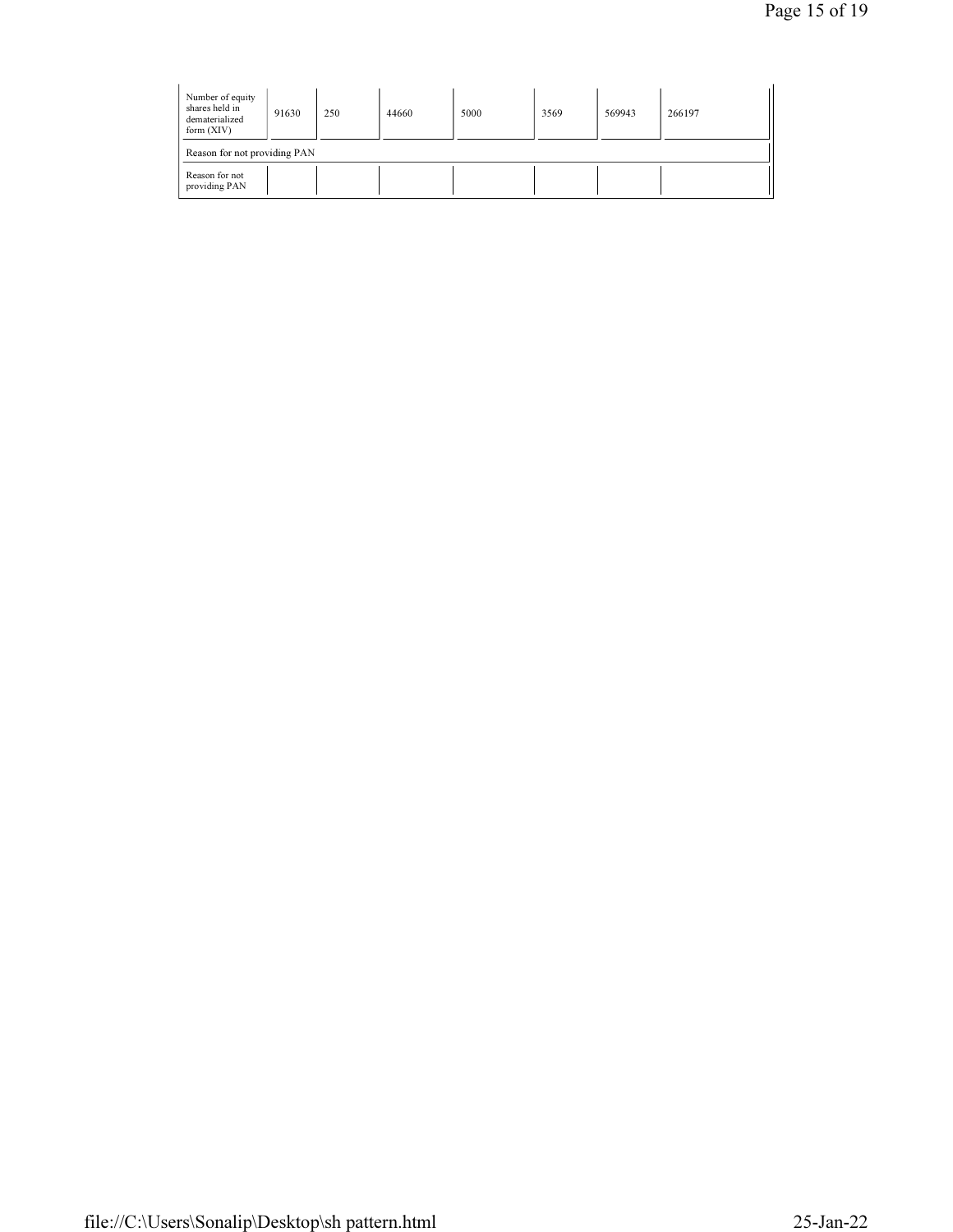|                                                                                                                                                                                          | Any Other (specify)                                           |          |                       |
|------------------------------------------------------------------------------------------------------------------------------------------------------------------------------------------|---------------------------------------------------------------|----------|-----------------------|
| Searial No.                                                                                                                                                                              | 8                                                             | 9        |                       |
| Category                                                                                                                                                                                 | <b>Bodies Corporate</b>                                       | HUF      |                       |
| Category / More<br>than 1 percentage                                                                                                                                                     | More than 1 percentage of shareholding                        | Category |                       |
| Name of the<br>Shareholders (I)                                                                                                                                                          | Arch Finance Limited                                          |          | Click here to go back |
| PAN(II)                                                                                                                                                                                  | AAACA6706G                                                    |          | Total                 |
| No. of the<br>Shareholders (I)                                                                                                                                                           | $\mathbf{1}$                                                  | 100      | 234                   |
| No. of fully paid<br>up equity shares<br>held (IV)                                                                                                                                       | 263048                                                        | 73947    | 803699                |
| No. Of Partly paid-<br>up equity shares<br>held (V)                                                                                                                                      |                                                               |          |                       |
| No. Of shares<br>underlying<br>Depository<br>Receipts (VI)                                                                                                                               |                                                               |          |                       |
| Total nos. shares<br>held $(VII) = (IV) +$<br>$(V)+(VI)$                                                                                                                                 | 263048                                                        | 73947    | 803699                |
| Shareholding as a<br>% of total no. of<br>shares (calculated<br>as per SCRR,<br>1957) (VIII) As a<br>% of $(A+B+C2)$                                                                     | 4.63                                                          | 1.3      | 14.14                 |
|                                                                                                                                                                                          | Number of Voting Rights held in each class of securities (IX) |          |                       |
| Class eg: X                                                                                                                                                                              | 263048                                                        | 73947    | 803699                |
| Class eg:y                                                                                                                                                                               |                                                               |          |                       |
| Total                                                                                                                                                                                    | 263048                                                        | 73947    | 803699                |
| Total as a % of<br>Total Voting rights                                                                                                                                                   | 4.63                                                          | 1.3      | 14.14                 |
| No. Of Shares<br>Underlying<br>Outstanding<br>convertible<br>securities (X)                                                                                                              |                                                               |          |                       |
| No. of Shares<br>Underlying<br>Outstanding<br>Warrants (Xi)                                                                                                                              |                                                               |          |                       |
| No. Of Shares<br>Underlying<br>Outstanding<br>convertible<br>securities and No.<br>Of Warrants (Xi)<br>(a)                                                                               |                                                               |          |                       |
| Shareholding, as a<br>% assuming full<br>conversion of<br>convertible<br>securities (as a<br>percentage of<br>diluted share<br>capital) $(XI) = (VII)$<br>$+(X)$ As a % of<br>$(A+B+C2)$ | 4.63                                                          | 1.3      | 14.14                 |
| Number of Locked in shares (XII)                                                                                                                                                         |                                                               |          |                       |
| No. $(a)$                                                                                                                                                                                |                                                               |          |                       |
| As a % of total<br>Shares held (b)                                                                                                                                                       |                                                               |          |                       |
| Number of equity<br>shares held in<br>dematerialized                                                                                                                                     | 263048                                                        | 73947    | 788999                |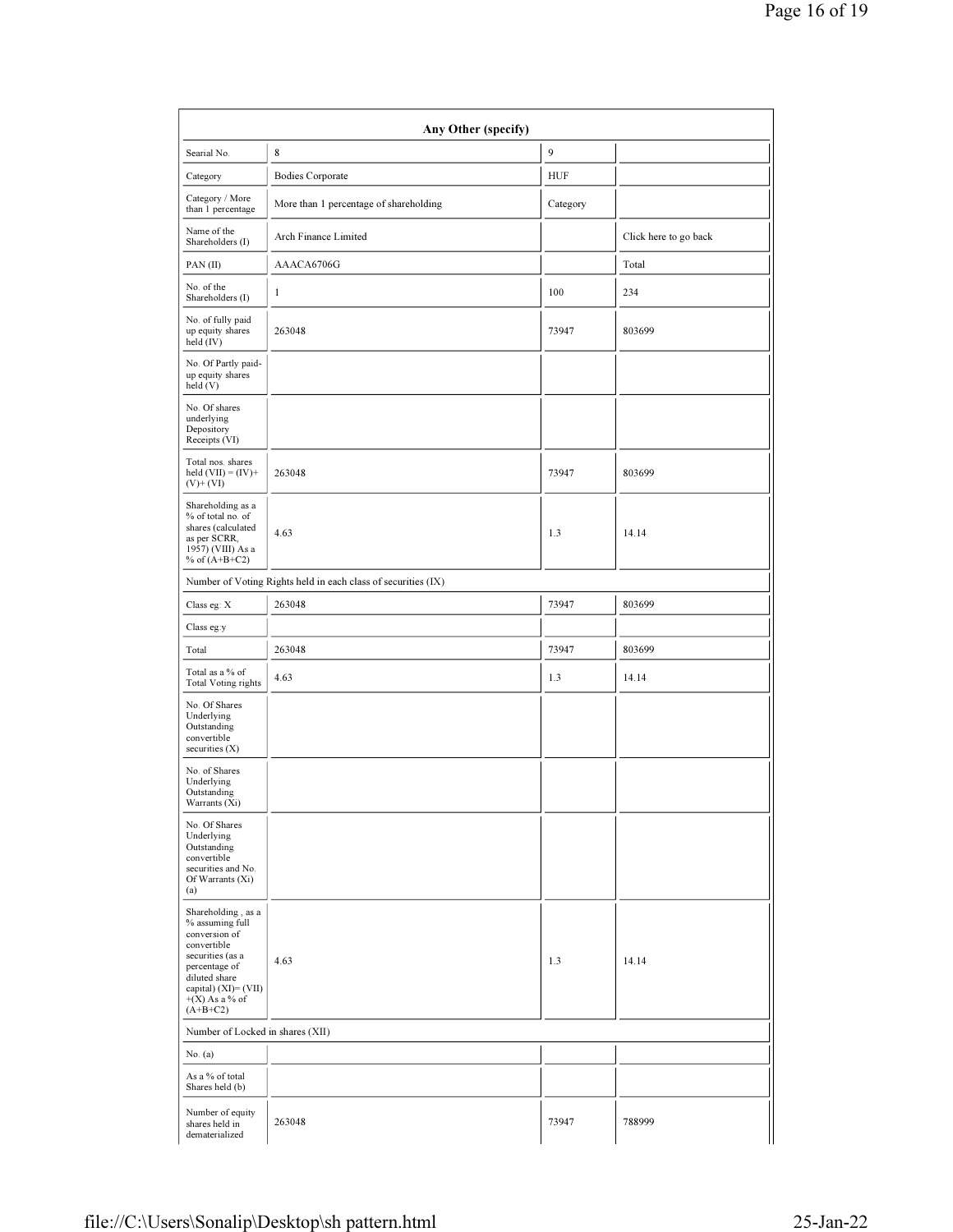| form $(XIV)$                    |  |  |
|---------------------------------|--|--|
| Reason for not providing PAN    |  |  |
| Reason for not<br>providing PAN |  |  |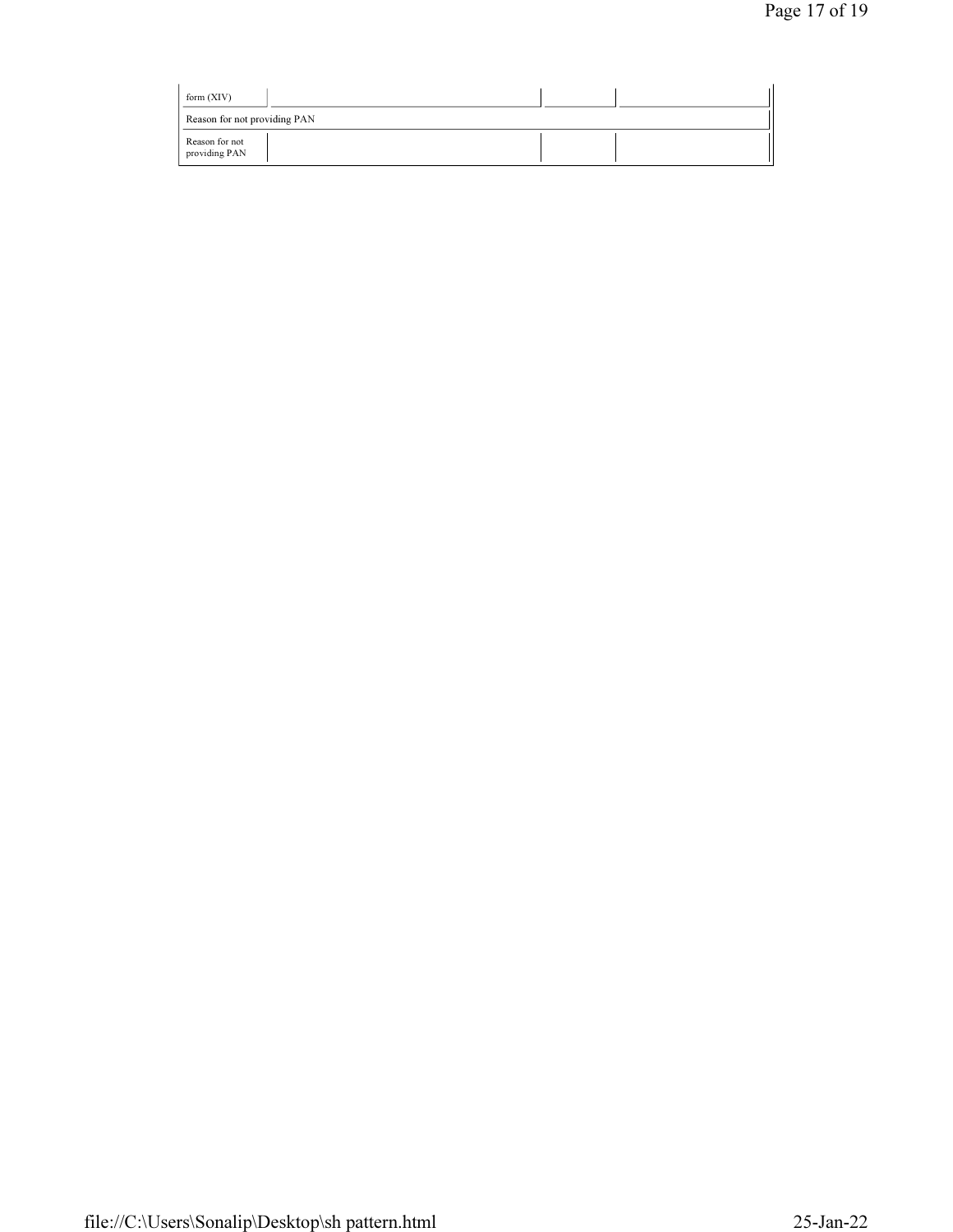| he SBO     |                                               |             | Details of the registered owner                                       |                                                 |            |                                               | Details of holding/exercise of right of the SBO in the<br>reporting company, whether direct or indirect*: |                                                                       |        |                  |                                                                        |                                   |                                            |
|------------|-----------------------------------------------|-------------|-----------------------------------------------------------------------|-------------------------------------------------|------------|-----------------------------------------------|-----------------------------------------------------------------------------------------------------------|-----------------------------------------------------------------------|--------|------------------|------------------------------------------------------------------------|-----------------------------------|--------------------------------------------|
| Passport   |                                               |             |                                                                       | Passport                                        |            |                                               | Whether by virtue of:                                                                                     |                                                                       |        |                  |                                                                        |                                   |                                            |
| PAN        | No. in<br>case of<br>a<br>foreign<br>national | Nationality | Nationality<br>(Applicable<br>in case of<br>Any other<br>is selected) | Name                                            | PAN        | No. in<br>case of<br>a<br>foreign<br>national | Nationality                                                                                               | Nationality<br>(Applicable<br>in case of<br>Any other<br>is selected) | Shares | Voting<br>rights | Rights on<br>distributable<br>dividend or<br>any other<br>distribution | Exercise<br>$\alpha$ f<br>control | Exercise<br>of<br>significant<br>influence |
| AAEPB3405E |                                               | India       |                                                                       | TW<br>Bhojwani<br>Leasing<br>Private<br>Limited | AAACT2741E |                                               | India                                                                                                     |                                                                       | 18.79  | 18.79            | 18.79                                                                  | Yes                               | Yes                                        |
| AAEPB3405E |                                               | India       |                                                                       | Thakurdas<br>Wadhumal<br>Bhojwani<br>Huf        | AAAHB1803J |                                               | India                                                                                                     |                                                                       | 4.23   | 4.23             | 4.23                                                                   | Yes                               | Yes                                        |
| AAEPB3405E |                                               | India       |                                                                       | S. T.<br>Bhojwani<br><b>HUF</b>                 | AAFHS7821C |                                               | India                                                                                                     |                                                                       | 0.35   | 0.35             | 0.35                                                                   | Yes                               | Yes                                        |
|            |                                               |             |                                                                       |                                                 |            |                                               |                                                                                                           | Total:                                                                | 23.37  | 23.37            | 23.37                                                                  |                                   |                                            |